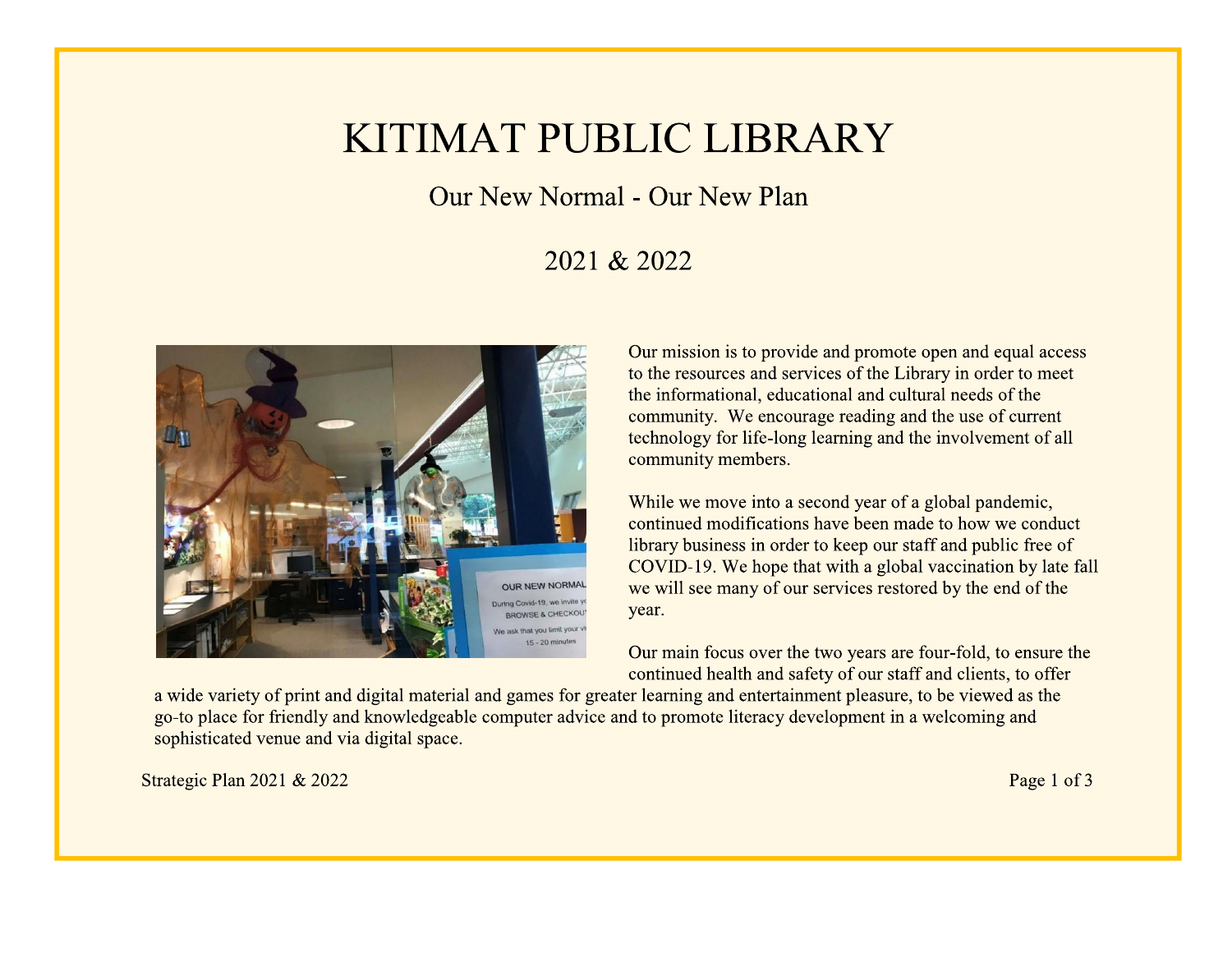Our first goal, the top priority, is to ensure the continued health and safety of staff and community members. We will

- offer enhanced cleaning of high touch areas  $\bullet$
- require masks ages  $5+$
- respect plexiglass dividers between staff & public
- keep hand sanitizer stations  $\bullet$
- offer contactless take-away service by appointment
- invite immunocompromised clients to visit when closed to the public
- reduce number of visitors at a time if required
- ask visitors not to visit while ill
- offer outreach programs
- reduce opening hours or closing the building as needed





We consider the borrowing of Library material to be an essential service. Whether picking up in person, at the front door with contactless pick-up, or by a requested solo visit, we hope to offer all of our patrons a way for them to get what they need and want. Our goal is to offer a wide variety of print and digital material and games for greater learning and entertainment pleasure. We will

- continue to expand our English  $&$  French books, games and movies collection
- build on our private electronic database titles
- offer uninterrupted interlibrary loans services even if shuttered
- encourage public recommendations of titles through social media (Facebook & Website) to ensure our members get what they want and need

Strategic Plan 2021 & 2022

Page 2 of 3